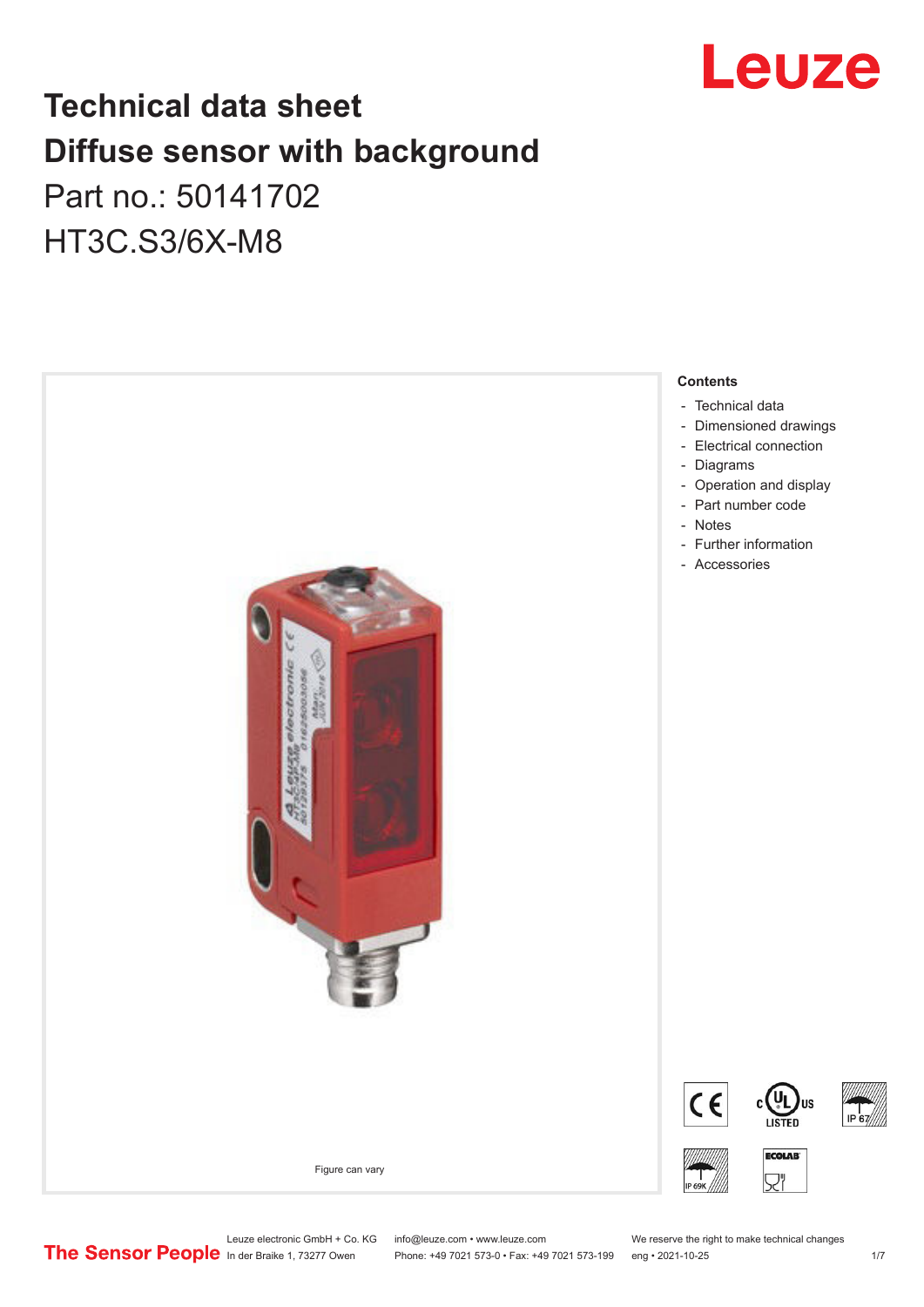ground suppression

## <span id="page-1-0"></span>**Technical data**

## Leuze

#### **Basic data**

**Series** 3C **Operating principle** Diffuse reflection principle with back-

### **Application** Detection of small parts

**Special version**

**Special version** Small light spot (S)

### **Optical data**

| <b>Black-white error</b>             | $< + 2$ mm                           |
|--------------------------------------|--------------------------------------|
| <b>Operating range</b>               | Guaranteed operating range           |
| <b>Operating range</b>               | $0.010.08$ m                         |
| <b>Adjustment range</b>              | $3080$ mm                            |
| Beam path                            | Focused                              |
| <b>Light source</b>                  | LED, Red                             |
| Wavelength                           | 645 nm                               |
| LED group                            | Exempt group (in acc. with EN 62471) |
| <b>Transmitted-signal shape</b>      | Pulsed                               |
| Light spot size [at sensor distance] | 4 mm [60 mm]                         |
| Type of light spot geometry          | Round                                |
| <b>Focus</b>                         | Fixed                                |
| <b>Focal distance</b>                | 60 mm                                |

#### **Electrical data**

**Performance data**

**Protective circuit** Polarity reversal protection Short circuit protected

| Supply voltage U <sub>p</sub> | 12  30 V, DC, Incl. residual ripple |
|-------------------------------|-------------------------------------|
| <b>Residual ripple</b>        | $0 15 \%$ , From $U_{p}$            |
| <b>Open-circuit current</b>   | $025$ mA                            |
|                               |                                     |

### **Outputs**

**Number of digital switching outputs** 1 Piece(s)

| <b>Switching outputs</b> |                                   |
|--------------------------|-----------------------------------|
| Voltage type             | DC.                               |
| Switching current, max.  | 100 mA                            |
| <b>Switching voltage</b> | high: $\geq$ (U <sub>B</sub> -2V) |
|                          | Low: $\leq$ 2V                    |

| Switching output 1  |                                               |
|---------------------|-----------------------------------------------|
| Assignment          | Connection 1, pin 4                           |
| Switching element   | Transistor, Push-pull                         |
| Switching principle | Light switching (PNP)/dark switching<br>(NPN) |

### **Timing**

| <b>Switching frequency</b> | 750 Hz    |
|----------------------------|-----------|
| <b>Response time</b>       | $0.66$ ms |
| <b>Readiness delay</b>     | 300 ms    |
| <b>Response jitter</b>     | $170$ us  |

| <b>Connection 1</b>       |                |
|---------------------------|----------------|
| <b>Function</b>           | Signal OUT     |
|                           | Voltage supply |
| <b>Type of connection</b> | Connector      |
| <b>Thread size</b>        | M <sub>8</sub> |
| <b>Type</b>               | Male           |
| <b>Material</b>           | Metal          |
| No. of pins               | 4-pin          |

### **Mechanical data**

| Dimension (W x H x L)             | 11.4 mm x 34.2 mm x 18.3 mm  |
|-----------------------------------|------------------------------|
| <b>Housing material</b>           | Plastic                      |
| <b>Plastic housing</b>            | PC-ABS                       |
| Lens cover material               | Plastic / PMMA               |
| Net weight                        | 10 q                         |
| <b>Housing color</b>              | Red                          |
| <b>Type of fastening</b>          | Through-hole mounting        |
|                                   | Via optional mounting device |
| <b>Compatibility of materials</b> | <b>ECOLAB</b>                |

### **Operation and display**

| Type of display                               | LED                  |
|-----------------------------------------------|----------------------|
| <b>Number of LEDs</b>                         | 2 Piece(s)           |
| <b>Operational controls</b>                   | Teach button         |
| Function of the operational control           | Light/dark switching |
|                                               | Range adjustment     |
| <b>Environmental data</b>                     |                      |
| $-40$ 60 °C<br>Ambient temperature, operation |                      |
| Ambient temperature, storage                  | $-40$ 70 °C          |
| <b>Certifications</b>                         |                      |
| Degree of protection                          | IP 67                |
|                                               | <b>IP 69K</b>        |
| <b>Protection class</b>                       | III                  |
| <b>Certifications</b>                         | c UL US              |
| <b>Standards applied</b>                      | IEC 60947-5-2        |
| <b>Classification</b>                         |                      |
| <b>Customs tariff number</b>                  | 85365019             |
| eCl@ss 5.1.4                                  | 27270904             |
| eCl@ss 8.0                                    | 27270904             |
| eCl@ss 9.0                                    | 27270904             |
| eCl@ss 10.0                                   | 27270904             |
| eCl@ss 11.0                                   | 27270904             |

**ETIM 5.0** EC002719 **ETIM 6.0** EC002719 **ETIM 7.0** EC002719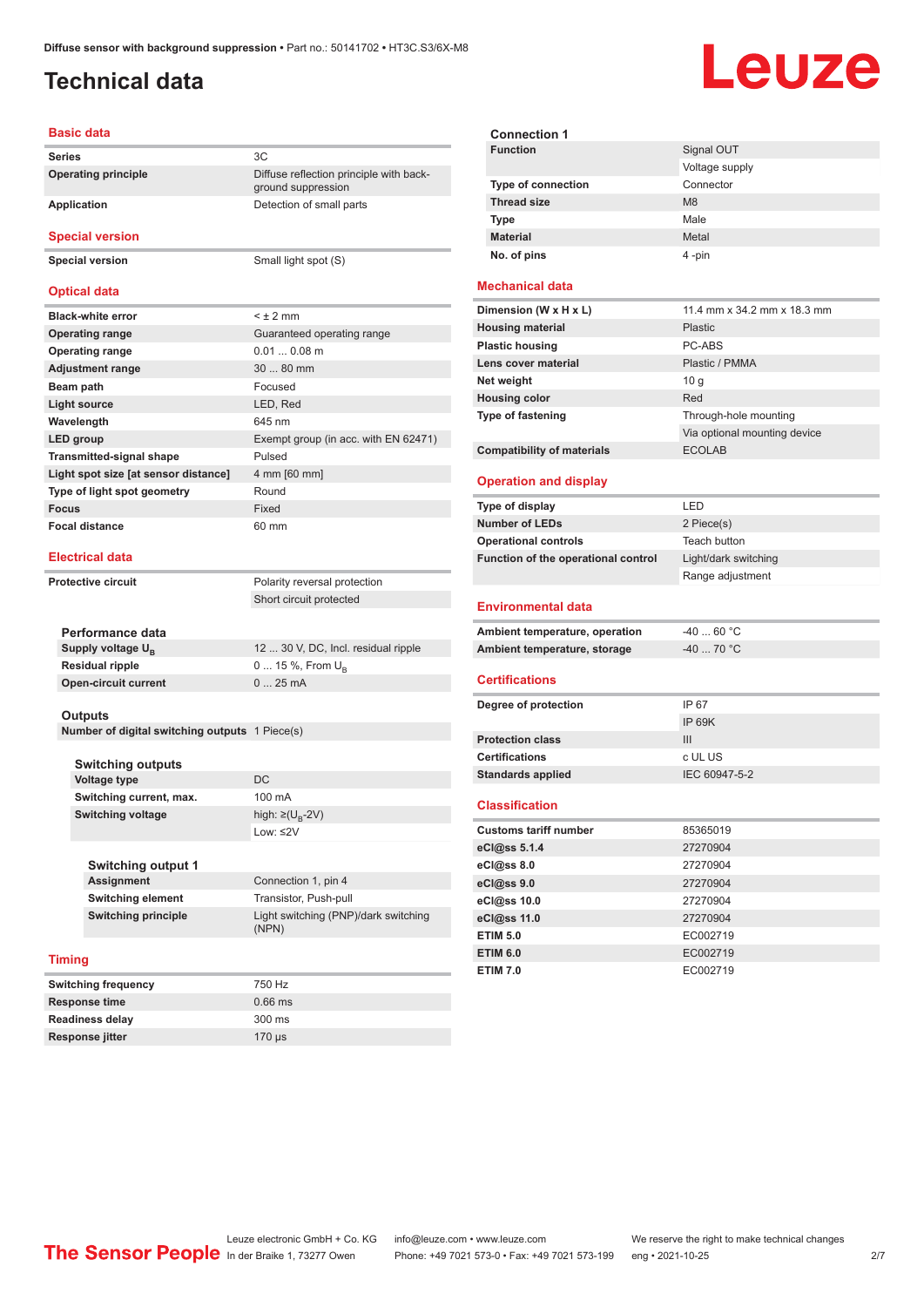## <span id="page-2-0"></span>**Dimensioned drawings**

Leuze

All dimensions in millimeters





- A Green LED
- B Yellow LED
- C Optical axis
- C1 Receiver
- C<sub>2</sub> Transmitter
- D Teach button
- E Mounting sleeve (standard)
- F Threaded sleeve (3C.B series)



## **Electrical connection**

### **Connection 1**

Ø 4

| <b>Function</b>           | Signal OUT     |
|---------------------------|----------------|
|                           | Voltage supply |
| <b>Type of connection</b> | Connector      |
| <b>Thread size</b>        | M <sub>8</sub> |
| <b>Type</b>               | Male           |
| <b>Material</b>           | Metal          |
| No. of pins               | 4-pin          |

M12x1

| Pin            | <b>Pin assignment</b> |
|----------------|-----------------------|
| -1             | $V +$                 |
| $\overline{2}$ | n.c.                  |
| 3              | <b>GND</b>            |
| $\overline{4}$ | OUT <sub>1</sub>      |
|                |                       |

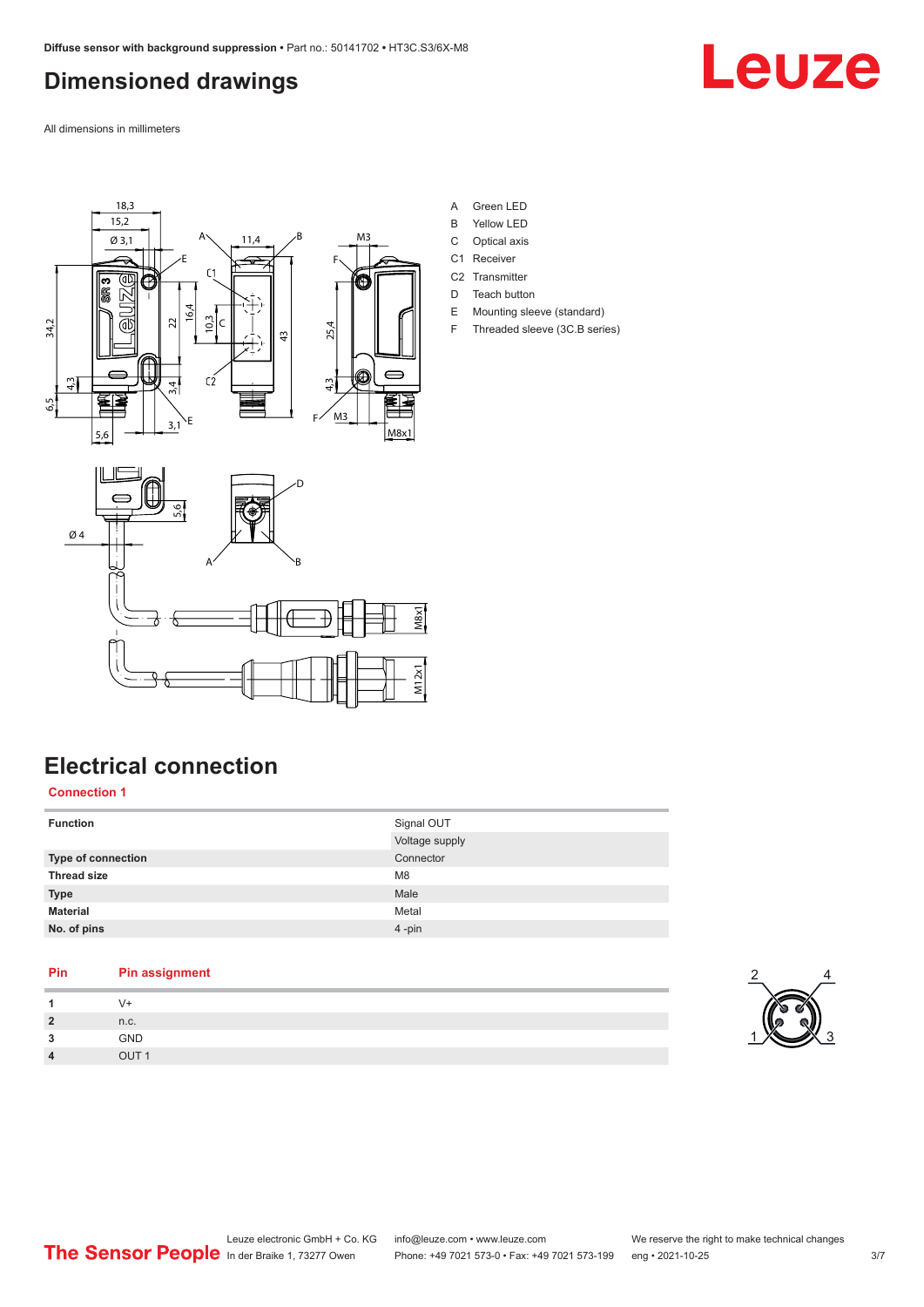### <span id="page-3-0"></span>**Diagrams**

# Leuze

Typ. response behavior (white 90 %)



Typ. black/white behavior



- x Range [mm]
- y Typ. range change [mm], reference: white 90%
- A 6 … 90% diffuse reflectance

## **Operation and display**

| <b>LED</b>             | Display                  | <b>Meaning</b>  |
|------------------------|--------------------------|-----------------|
|                        | Green, continuous light  | Ready           |
| $\mathbf{\Omega}$<br>- | Yellow, continuous light | Object detected |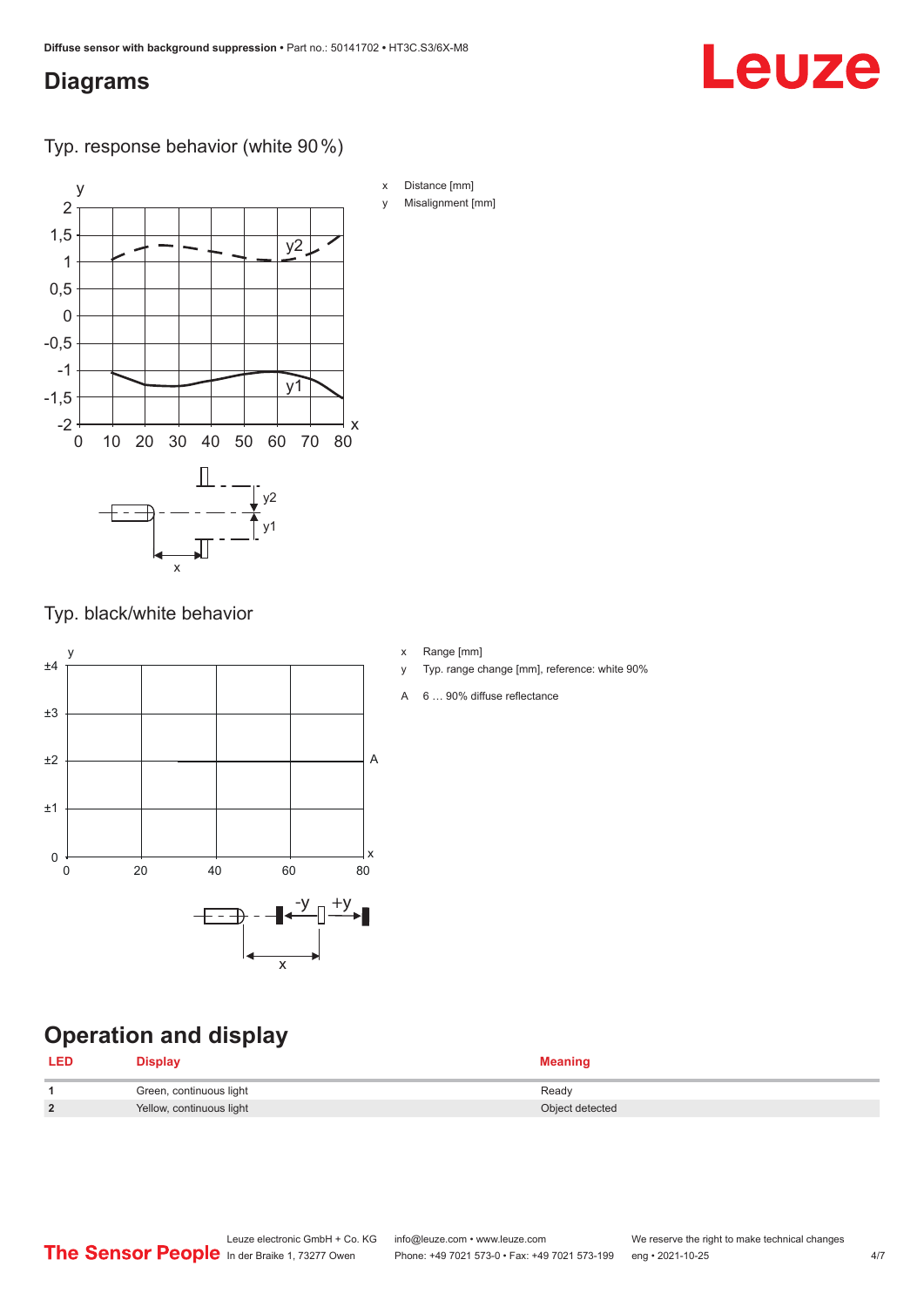### <span id="page-4-0"></span>**Part number code**



Part designation: **AAA 3C d EE-f.GG H/i J-K**

| AAA3C | Operating principle / construction<br>HT3C: Diffuse reflection sensor with background suppression<br>LS3C: Throughbeam photoelectric sensor transmitter<br>LE3C: Throughbeam photoelectric sensor receiver<br>PRK3C: Retro-reflective photoelectric sensor with polarization filter                                                                                                                                                                                                                                                                                                                                 |
|-------|---------------------------------------------------------------------------------------------------------------------------------------------------------------------------------------------------------------------------------------------------------------------------------------------------------------------------------------------------------------------------------------------------------------------------------------------------------------------------------------------------------------------------------------------------------------------------------------------------------------------|
| d     | Light type<br>n/a: red light<br>I: infrared light                                                                                                                                                                                                                                                                                                                                                                                                                                                                                                                                                                   |
| EE    | Light source<br>n/a: LED<br>L1: laser class 1<br>L2: laser class 2                                                                                                                                                                                                                                                                                                                                                                                                                                                                                                                                                  |
| f     | Preset range (optional)<br>n/a: operating range acc. to data sheet<br>xxxF: Preset range [mm]                                                                                                                                                                                                                                                                                                                                                                                                                                                                                                                       |
| GG    | <b>Equipment</b><br>n/a: standard<br>A: Autocollimation principle (single lens) for positioning tasks<br>B: Housing model with two M3 threaded sleeves, brass<br>F: Permanently set range<br>L: Long light spot<br>S: small light spot<br>T: autocollimation principle (single lens) for highly transparent bottles without tracking<br>TT: autocollimation principle (single lens) for highly transparent bottles with tracking<br>V: V-optics<br>XL: Extra long light spot<br>X: extended model<br>HF: Suppression of HF illumination (LED)                                                                       |
| н     | Operating range adjustment<br>n/a with HT: range adjustable via 8-turn potentiometer<br>n/a with retro-reflective photoelectric sensors (PRK): operating range not adjustable<br>1: 270° potentiometer<br>3: teach-in via button<br>6: auto-teach                                                                                                                                                                                                                                                                                                                                                                   |
| i.    | Switching output/function OUT 1/IN: Pin 4 or black conductor<br>2: NPN transistor output, light switching<br>N: NPN transistor output, dark switching<br>4: PNP transistor output, light switching<br>P: PNP transistor output, dark switching<br>6: push-pull switching output, PNP light switching, NPN dark switching<br>G: Push-pull switching output, PNP dark switching, NPN light switching<br>L: IO-Link interface (SIO mode: PNP light switching, NPN dark switching)<br>8: activation input (activation with high signal)<br>X: pin not used<br>1: IO-Link / light switching (NPN) / dark switching (PNP) |
| J     | Switching output / function OUT 2/IN: pin 2 or white conductor<br>2: NPN transistor output, light switching<br>N: NPN transistor output, dark switching<br>4: PNP transistor output, light switching<br>P: PNP transistor output, dark switching<br>6: push-pull switching output, PNP light switching, NPN dark switching<br>G: Push-pull switching output, PNP dark switching, NPN light switching<br>W: warning output<br>X: pin not used<br>8: activation input (activation with high signal)<br>9: deactivation input (deactivation with high signal)<br>T: teach-in via cable                                 |
| κ     | <b>Electrical connection</b><br>n/a: cable, standard length 2000 mm, 4-wire<br>5000: cable, standard length 5000 mm, 4-wire<br>M8: M8 connector, 4-pin (plug)<br>M8.3: M8 connector, 3-pin (plug)<br>200-M8: cable, length 200 mm with M8 connector, 4-pin, axial (plug)<br>200-M8.3: cable, length 200 mm with M8 connector, 3-pin, axial (plug)<br>200-M12: cable, length 200 mm with M12 connector, 4-pin, axial (plug)                                                                                                                                                                                          |

### **Note**



 $\%$  A list with all available device types can be found on the Leuze website at www.leuze.com.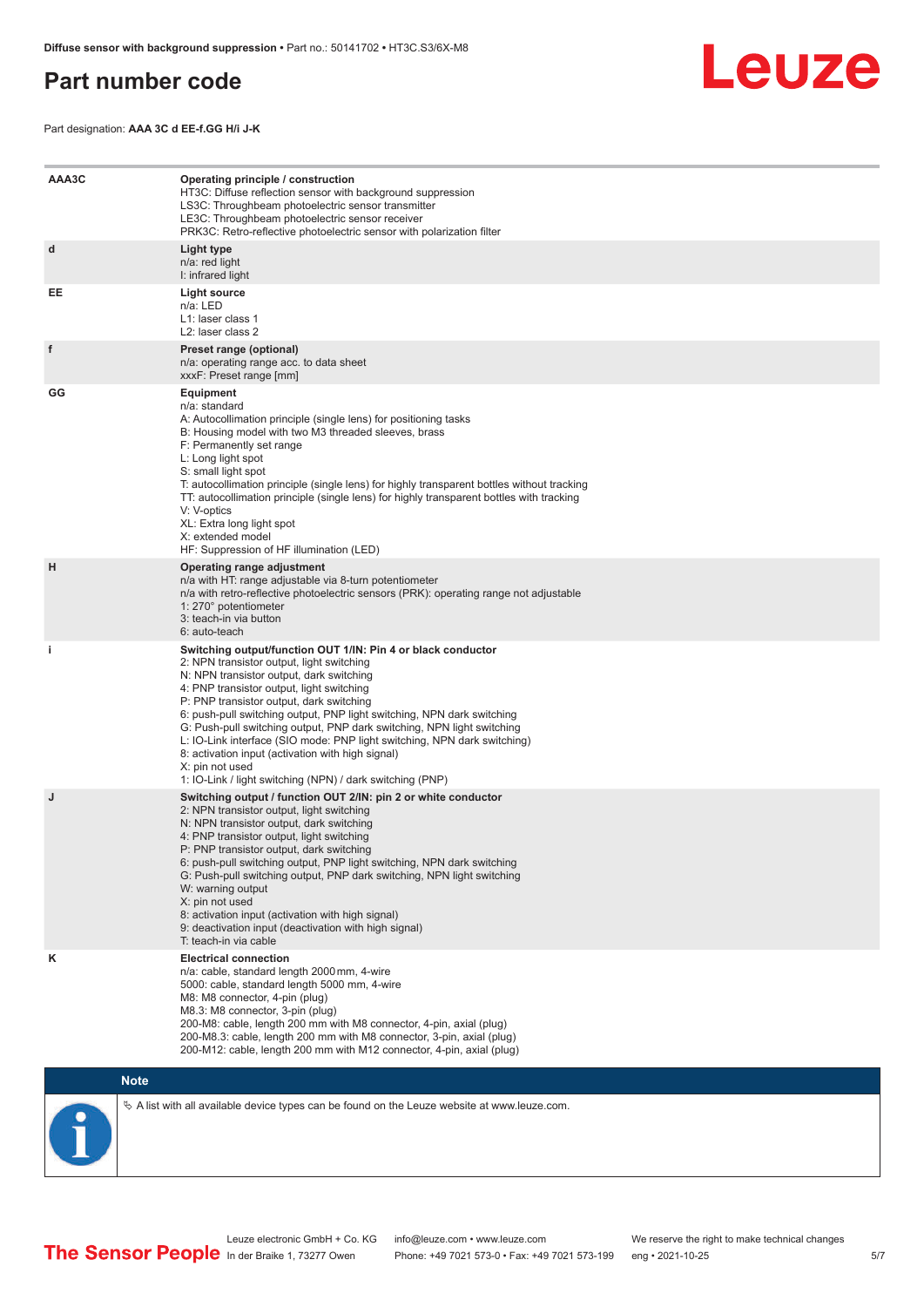### <span id="page-5-0"></span>**Notes**



### **Observe intended use!**

 $\%$  This product is not a safety sensor and is not intended as personnel protection.

 $\ddot{\phi}$  The product may only be put into operation by competent persons.

 $\%$  Only use the product in accordance with its intended use.

| Ų. |
|----|
| Ļ  |
|    |
|    |

**For UL applications:**

ª For UL applications, use is only permitted in Class 2 circuits in accordance with the NEC (National Electric Code).

These proximity switches shall be used with UL Listed Cable assemblies rated 30V, 0.5A min, in the field installation, or equivalent (categories: CYJV/ CYJV7 or PVVA/PVVA7)

## **Further information**

• Light source: Average life expectancy 100,000 h at an ambient temperature of 25 °C

### **Accessories**

## Connection technology - Connection cables

|   |  | Part no. | <b>Designation</b> | <b>Article</b>   | <b>Description</b>                                                                                                                                |
|---|--|----------|--------------------|------------------|---------------------------------------------------------------------------------------------------------------------------------------------------|
| ₩ |  | 50130850 | KD U-M8-4A-V1-050  | Connection cable | Connection 1: Connector, M8, Axial, Female, 4-pin<br>Connection 2: Open end<br>Shielded: No<br>Cable length: 5,000 mm<br>Sheathing material: PVC  |
|   |  | 50130871 | KD U-M8-4W-V1-050  | Connection cable | Connection 1: Connector, M8, Angled, Female, 4-pin<br>Connection 2: Open end<br>Shielded: No<br>Cable length: 5,000 mm<br>Sheathing material: PVC |

## Mounting technology - Mounting brackets

|               | Part no. | <b>Designation</b> | <b>Article</b>  | <b>Description</b>                                                                                                                                                                       |
|---------------|----------|--------------------|-----------------|------------------------------------------------------------------------------------------------------------------------------------------------------------------------------------------|
| $\mathcal{P}$ | 50060511 | BT <sub>3</sub>    | Mounting device | Design of mounting device: Angle, L-shape<br>Fastening, at system: Through-hole mounting<br>Mounting bracket, at device: Screw type<br>Type of mounting device: Rigid<br>Material: Metal |

Leuze